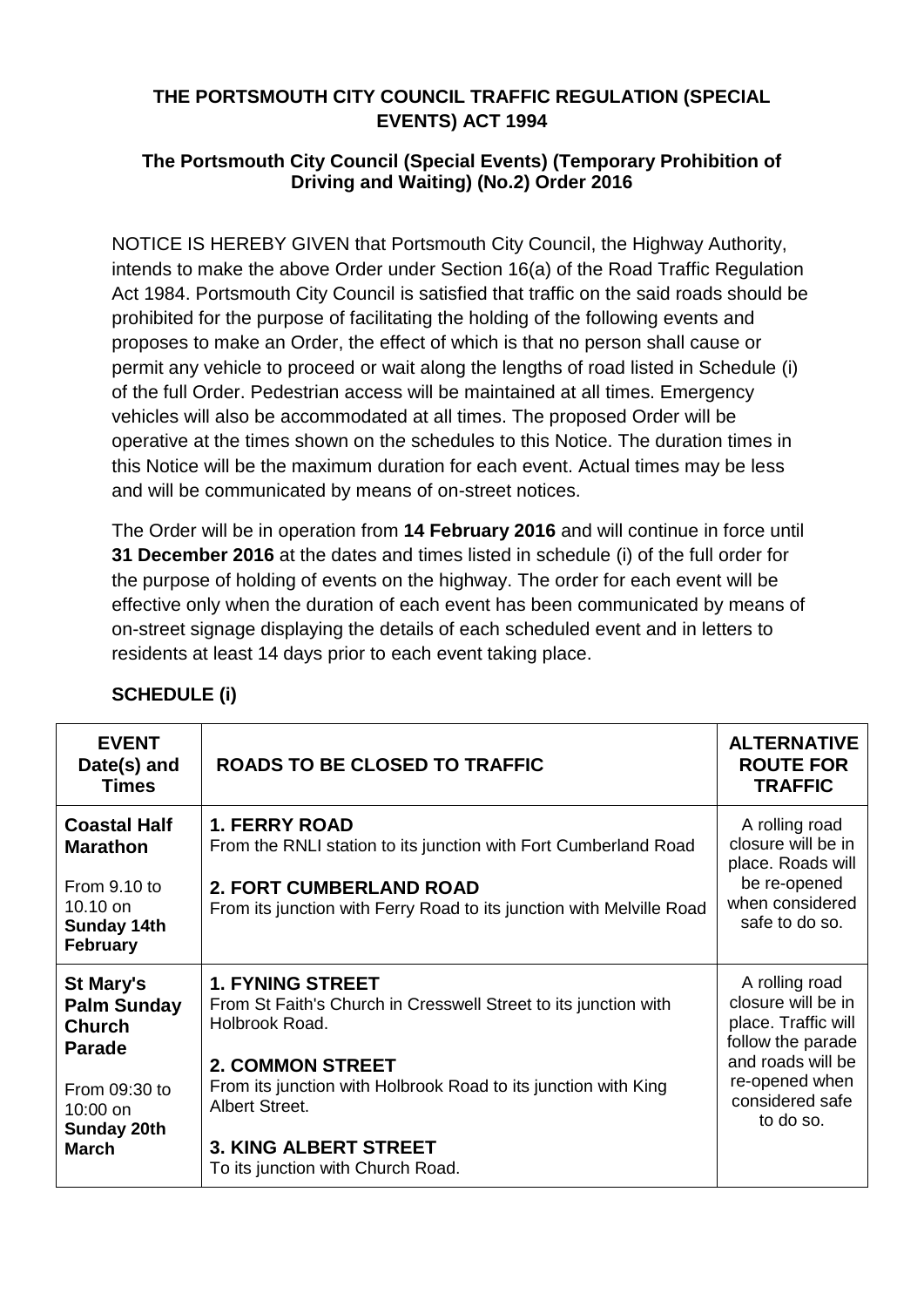|                                                                                                                                                                                                                    | <b>4. CHURCH ROAD</b><br>To its junction with Fratton Road across into St. Mary's Church.                                                                    |                                                                                                                                                                                                 |
|--------------------------------------------------------------------------------------------------------------------------------------------------------------------------------------------------------------------|--------------------------------------------------------------------------------------------------------------------------------------------------------------|-------------------------------------------------------------------------------------------------------------------------------------------------------------------------------------------------|
| <b>Castle Road</b><br><b>Record Store</b><br>Day<br>From 07:00 to<br>22:00 on<br>Saturday 16th<br>April and<br>Sunday 17th<br><b>April</b>                                                                         | <b>1. CASTLE ROAD</b><br>From its junction with Regents Place to its junction with<br>Hambrook Street.                                                       | Traffic will be<br>diverted onto<br>Southsea<br>Terrace, along<br>Bellevue Terrace,<br>along Jubilee<br>Terrace and into<br><b>Hambrook Street</b><br>and vice versa.                           |
| <b>Rural and</b><br><b>Seaside Show</b><br>From 08:00 to<br>17:00 on<br>Saturday 30th<br>April,<br>08:00 to 17:00<br>on<br><b>Sunday 1st</b><br>May and<br>08:00 to 17:00<br>on<br><b>Monday 2nd</b><br><b>May</b> | <b>1. CLARENCE ESPLANADE</b><br>From its junction with Avenue De Caen to its junction with Jack<br>Cockerill Way for a distance of approximately 213 metres. | Traffic will be<br>diverted from<br>Clarence<br>Esplanade north<br>onto Avenue De<br>Caen, along<br><b>Clarence Parade</b><br>and south onto<br><b>Jack Cockerill</b><br>Way and vice<br>versa. |
| <b>Portsmouth</b><br>Summer<br><b>Show</b><br>From 22:00 to<br>23:59 on<br>Saturday 30th<br>April and<br>Sunday 1 <sup>st</sup> May                                                                                | <b>1. NORTHERN ROAD</b><br>From its junction with Portsmouth Road to its junction with Medina<br>Road and Wayte Street roundabout.                           | Traffic will be<br>temporarily<br>diverted along<br>Portsmouth Road<br>and High Street<br>to enable the<br>safe egress of<br>event participants<br>at the end of the<br>show.                   |
| <b>Portsmouth</b><br><b>RNLI</b><br><b>Duathlon</b><br>Race 3<br>From 07.55 to<br>08.15 on<br>Sunday 8 <sup>th</sup> May                                                                                           | <b>1. CLARENCE ESPLANADE</b><br>From east of its junction with Jack Cockerill Way to its junction<br>with South Parade.<br>2. THE DELL<br>Its entirety.      | Traffic will be<br>diverted along<br>South Parade.                                                                                                                                              |
| <b>Battle of</b><br><b>Jutland 100</b>                                                                                                                                                                             | <b>1. PALMERSTON ROAD</b><br>In its entirety                                                                                                                 | A rolling road<br>closure will be in<br>place. Traffic will<br>follow the parade                                                                                                                |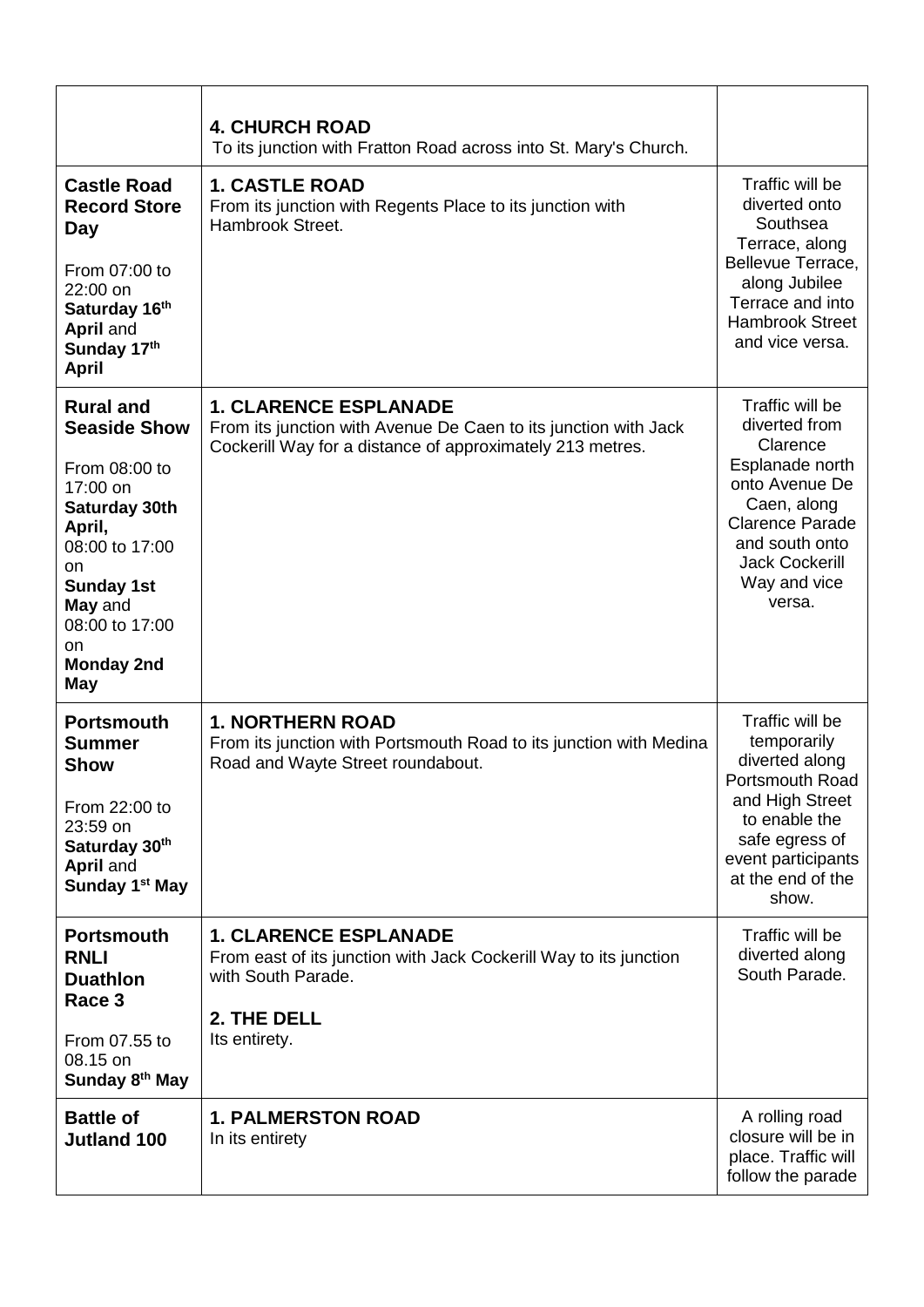| From 12:00 to<br>16:00 on<br>Tuesday 31 <sup>st</sup><br><b>May</b>                                  | <b>2. AVENUE DE CAEN</b><br>In its entirety<br><b>3. CLARENCE ESPLANADE</b><br>From junction with Ave de Caen to Serpentine Road                                                                                                                                                                                                                                                                                                                                                                                                                               | and roads will be<br>re-opened when<br>considered safe<br>to do so. Where<br>necessary, traffic<br>will be diverted<br>along Clarence<br>Parade and<br>Clarendon Road,<br><b>Jack Cockerill</b><br>Way or Clarence<br>Parade, Duisburg<br>Way and Pier<br>Road.                             |
|------------------------------------------------------------------------------------------------------|----------------------------------------------------------------------------------------------------------------------------------------------------------------------------------------------------------------------------------------------------------------------------------------------------------------------------------------------------------------------------------------------------------------------------------------------------------------------------------------------------------------------------------------------------------------|---------------------------------------------------------------------------------------------------------------------------------------------------------------------------------------------------------------------------------------------------------------------------------------------|
| D-Day<br><b>Memorial</b><br><b>Service</b><br>From 10.00 to<br>12.00 on<br><b>Monday 6th</b><br>June | <b>1. SOUTHSEA ESPLANADE</b><br>From 80mtrs east of its junction with St Helens Parade for a<br>distance of 76mtrs east (beyond the D-Day Memorial).<br><b>2. BUS INTERCHANGE</b><br>From its junction with Southsea Esplanade through to its junction<br>with St Helens Parade.                                                                                                                                                                                                                                                                               | Buses will be<br>diverted along St<br>Helen's Parade.                                                                                                                                                                                                                                       |
| <b>Highbury Fun</b><br>Day<br>From 13:00 to<br>16:00<br>Sunday 12th<br>June                          | <b>1. HAWTHORN CRESENT</b><br>From its junction with Wembley Grove to 115m west.                                                                                                                                                                                                                                                                                                                                                                                                                                                                               | Traffic will be<br>diverted along<br><b>Wembley Grove</b><br>and Chatsworth<br>Avenue to<br>Hawthorn<br>Crescent.                                                                                                                                                                           |
| <b>Portsmouth</b><br><b>LGBT Pride</b><br>From 12.00 to<br>13.00 on<br>Saturday 18th<br>June         | <b>1. GUILDHALL WALK</b><br>In its entirety (southbound carriageway)<br><b>2. LORD MONTGOMERY WAY</b><br>In its entirety (southbound carriageway)<br><b>3. KING CHARLES 1 ROAD</b><br>In its entirety (southbound carriageway)<br><b>4. LORD MONTGOMERY WAY</b><br>In its entirety (southbound carriageway)<br><b>5. HAMPSHIRE TERRACE</b><br>In its entirety (southbound carriageway)<br><b>6. LANDPORT TERRACE</b><br>In its entirety (southbound carriageway)<br>7. KING'S TERRACE<br>In its entirety (southbound carriageway)<br><b>8. JUBILEE TERRACE</b> | A rolling road<br>closure will be in<br>place. Traffic will<br>follow the parade<br>and roads will be<br>re-opened when<br>considered safe<br>to do so.<br>'Temporary<br>obstruction for 10<br>minutes' signs<br>will be placed<br>while the parade<br>crosses Winston<br>Churchill Avenue. |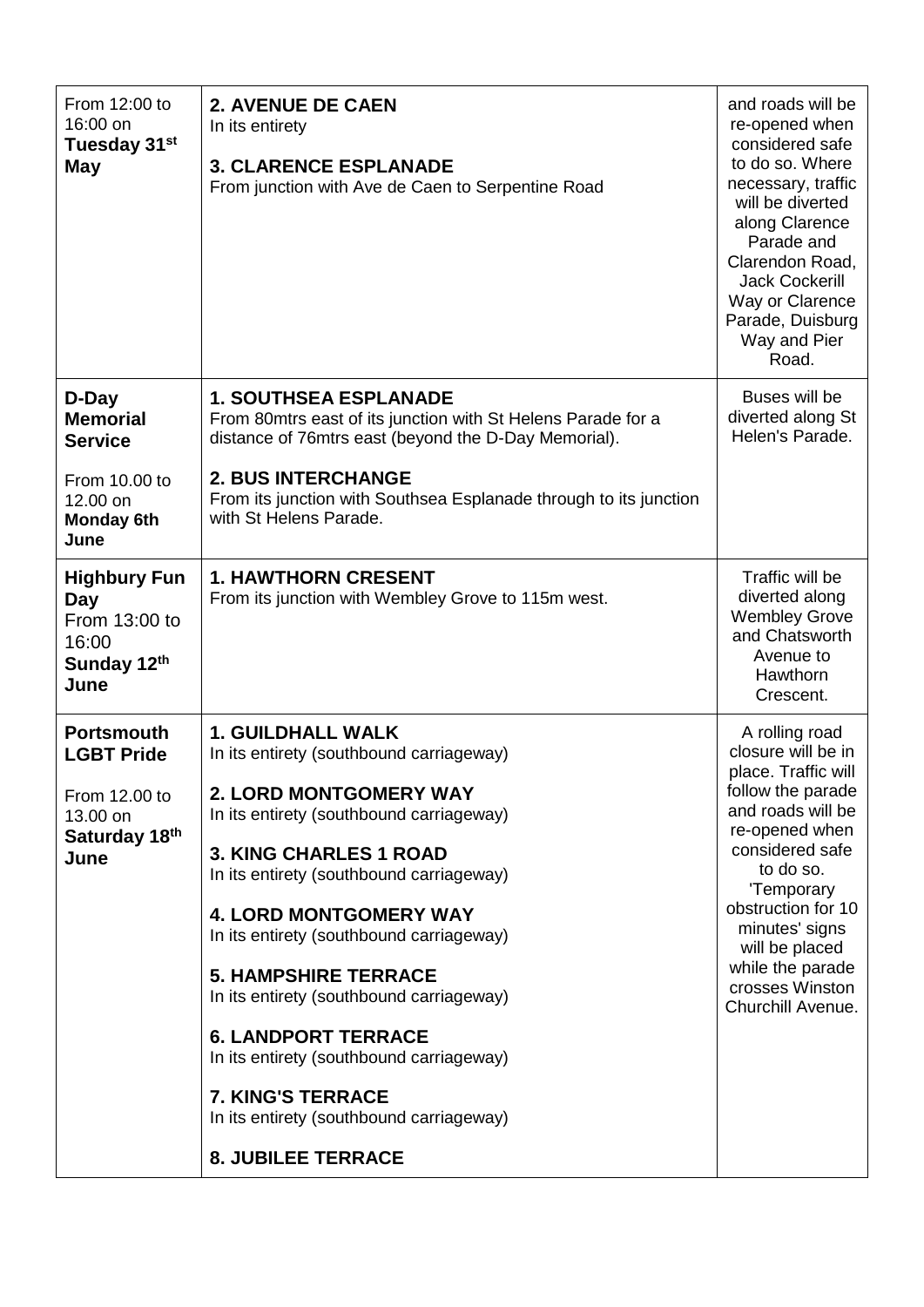|                                                                                                            | In its entirety (southbound carriageway)                                                                                                                                                                                                   |                                                                                                                                                                                                                                                                        |
|------------------------------------------------------------------------------------------------------------|--------------------------------------------------------------------------------------------------------------------------------------------------------------------------------------------------------------------------------------------|------------------------------------------------------------------------------------------------------------------------------------------------------------------------------------------------------------------------------------------------------------------------|
|                                                                                                            | <b>9. BELLEVUE TERRACE</b><br>In its entirety (southbound carriageway)<br><b>10. PIER ROAD</b><br>From its junction with Bellevue Terrace south to the roundabout<br>(southbound carriageway).                                             |                                                                                                                                                                                                                                                                        |
|                                                                                                            | <b>11. DUISBURG WAY</b><br>In its entirety.                                                                                                                                                                                                |                                                                                                                                                                                                                                                                        |
|                                                                                                            | <b>12. CLARENCE PARADE</b><br>To its junction with Serpentine Way.                                                                                                                                                                         |                                                                                                                                                                                                                                                                        |
| <b>Moonlit</b><br><b>Memories</b><br><b>Walk</b><br>From 22:45 until<br>23:45 on<br>Saturday 18th<br>June  | <b>1. CLARENCE ESPLANADE</b><br>From 100 metres west of its junction with Jack Cockerill Way<br>through to its junction with Pier Road.<br>2. PIER ROAD<br>From its junction with Clarence Esplanade to its junction with<br>Duisburg Way. | Traffic will be<br>diverted along<br><b>Jack Cockerill</b><br>Way, Clarence<br>Parade, Avenue<br>de Caen,<br>Duisburg Way<br>and vice versa.                                                                                                                           |
| <b>Paulsgrove</b><br>and Wymering<br><b>Carnival</b><br>From 10.00 to<br>17:00 on<br>Saturday 25th<br>June | <b>1. HEMPSTED ROAD</b><br>In its entirety.<br><b>2. ELKSTONE ROAD</b><br>Between Collington Crescent and Allaway Avenue<br><b>3. LUDLOW ROAD</b><br>Between Collington Crescent and Allaway Avenue.                                       | The alternative<br>route for normal<br>traffic will be via<br>Walford Road,<br>Collington<br>Crescent and<br>Nailsworth Road.<br>Buses will be<br>diverted from<br><b>Elkstone Road to</b><br><b>Woofferton Road</b><br>and from Ludlow<br>Road to<br>Credenhill Road. |
| <b>Pretty Muddy</b><br>From 07:00 to<br>15:00 on<br>Saturday 9th<br>July                                   | <b>1. AVENUE DE CAEN</b><br>In its entirety.                                                                                                                                                                                               | Westbound:<br>Clarence Parade,<br>Pier Road and<br>Clarence<br>Esplanade.<br>Eastbound:<br>Clarence Parade,<br><b>Jack Cockerill</b><br>Way and<br>Clarence<br>Esplanade.                                                                                              |
| <b>Race for Life</b><br>From 07:00 to                                                                      | <b>1. AVENUE DE CAEN</b><br>In its entirety.                                                                                                                                                                                               | Westbound:<br>Clarence Parade,<br>Pier Road and                                                                                                                                                                                                                        |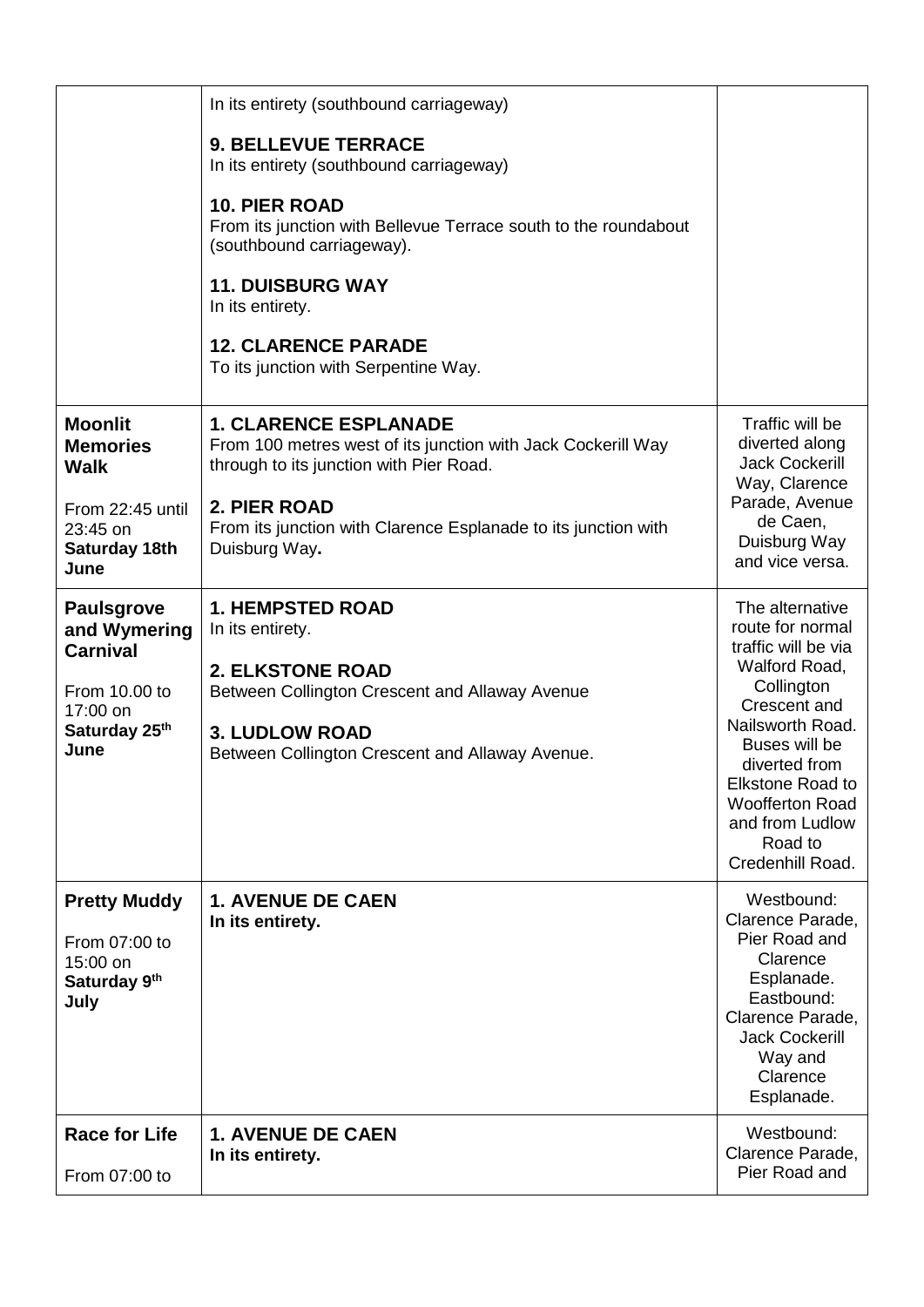| 15:00 on<br>Sunday 10th<br>July                                                                                         |                                                                                                                                                                                                                                                                                                                                                                                                                                                                                                                                                                                                                                                                                                                                                                                                                                                                                                                                                      | Clarence<br>Esplanade.<br>Eastbound:<br>Clarence Parade,<br><b>Jack Cockerill</b><br>Way and<br>Clarence<br>Esplanade.                                                                  |
|-------------------------------------------------------------------------------------------------------------------------|------------------------------------------------------------------------------------------------------------------------------------------------------------------------------------------------------------------------------------------------------------------------------------------------------------------------------------------------------------------------------------------------------------------------------------------------------------------------------------------------------------------------------------------------------------------------------------------------------------------------------------------------------------------------------------------------------------------------------------------------------------------------------------------------------------------------------------------------------------------------------------------------------------------------------------------------------|-----------------------------------------------------------------------------------------------------------------------------------------------------------------------------------------|
| <b>Southsea</b><br><b>Food Festival</b><br>From 06:00 on<br>Saturday 16th<br>July<br>to 19:00 on<br>Sunday 17th<br>July | 1.<br><b>CLARENDON ROAD</b><br>Between Palmerston Road and The Vale.<br><b>OSBORNE ROAD</b><br>2.<br>Between Ashby Place/Portland Road and Palmerston Road.<br><b>PALMERSTON ROAD</b><br>3.<br>Between Osborne Road/Clarendon Road and Auckland Road<br>East.                                                                                                                                                                                                                                                                                                                                                                                                                                                                                                                                                                                                                                                                                        | Clarence Parade,<br>Osborne Road,<br>Portland Road,<br>Kent Road,<br>Marmion Road,<br>Victoria Road<br>South, Clarendon<br>Road, South<br>Parade, Clarence<br>Parade and vice<br>versa. |
| <b>Victorious</b><br><b>Festival</b><br>From 22:00 to<br>23:59 on<br>Sunday 28th<br><b>August</b>                       | <b>CLARENCE PARADE</b><br>1.<br>From its junction with OSBORNE ROAD to its junction with<br>LENNOX ROAD SOUTH distance of approximately 805 metres.<br>2.<br><b>PALMERSTON ROAD</b><br>From its junction with OSBORNE ROAD/ CLARENDON ROAD to<br>its junction with CLARENCE PARADE distance of approximately<br>161 meters.<br><b>NETLEY ROAD</b><br>3.<br>From its junction with OSBORNE ROAD to its junction with<br>AUCKLAND ROAD WEST distance of approximately 114 meters.<br><b>AUCKLAND ROAD</b><br>4<br>From its junction with NETLEY ROAD to its junction with<br>PALMERSTON ROAD distance of approximately 161 meters.<br><b>AUCKLAND ROAD EAST</b><br>5.<br>From its junction with LENNOX ROAD SOUTH to its junction with<br>PALMERSTONE ROAD distance of approximately 322 meters.<br><b>VILLIERS ROAD</b><br>6.<br>From its junction with 1 VILLIERS ROAD to its junction with<br>PALMERSTONE ROAD distance of approximately 55 meters. | Traffic will be<br>diverted from<br>Duisburg Way,<br>along Osborne<br>Road and onto<br><b>Clarendon Road</b><br>and vice versa to<br>facilitate the safe<br>egress of<br>pedestrians.   |
| Parade &<br><b>Wreath Laying</b><br><b>Service</b><br>From 14:00 to<br>15:15 on<br>Sunday 4th<br><b>September</b>       | <b>1. GREETHAM STREET</b><br>From east of its junction with Dugald Drummond Street to its<br>junction with Isambard Brunel Road<br><b>2. ISAMBARD BRUNEL ROAD</b><br>From its junction with Greetham Street to the pedestrian access<br>to Guildhall Square.                                                                                                                                                                                                                                                                                                                                                                                                                                                                                                                                                                                                                                                                                         | A rolling road<br>closure will be in<br>place. Traffic will<br>follow the parade<br>and roads will be<br>re-opened when<br>considered safe<br>to do so.                                 |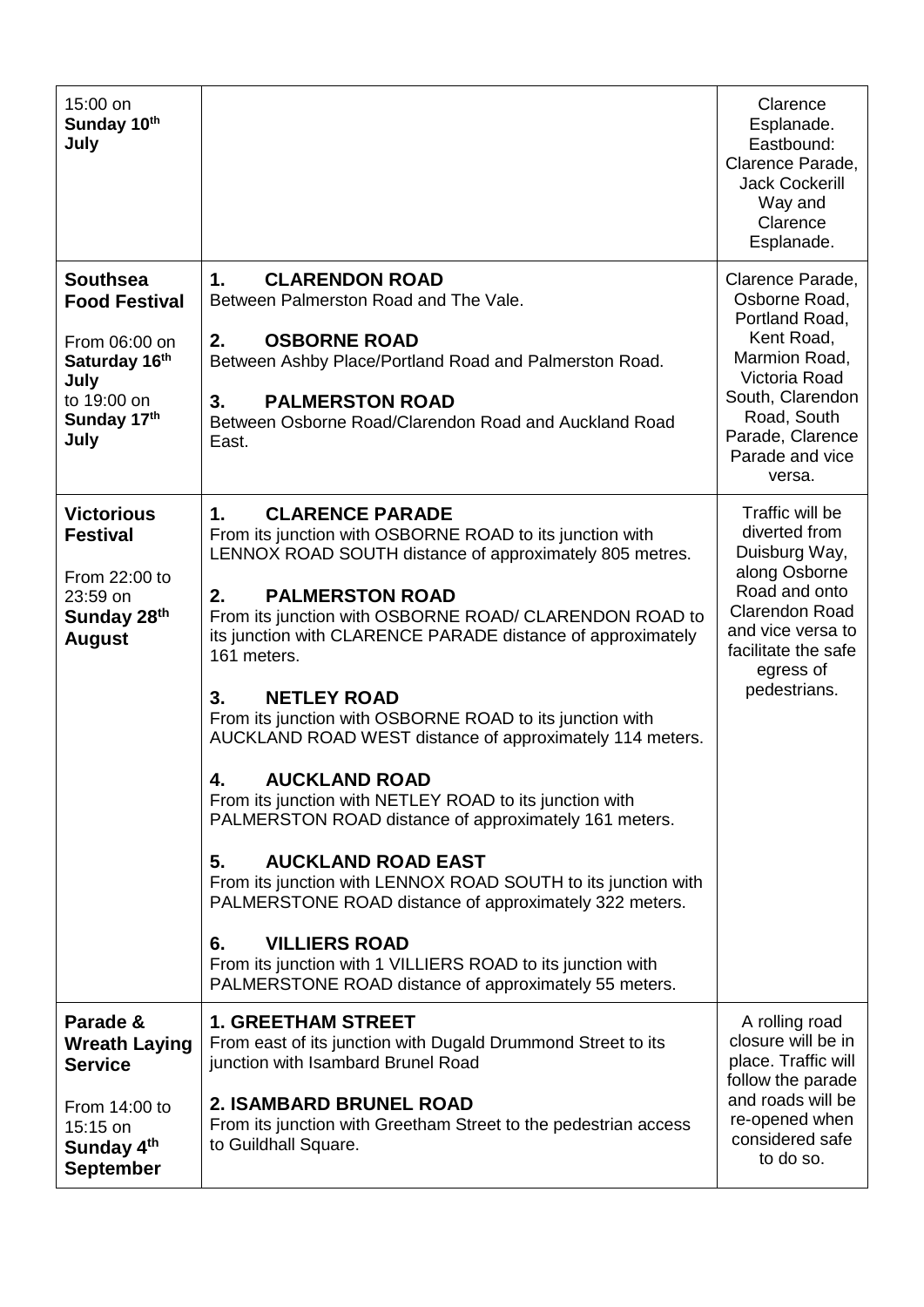| <b>3. KING HENRY I STREET</b><br>From its junction with Guildhall Walk to its junction with Exchange<br>Road.             |  |
|---------------------------------------------------------------------------------------------------------------------------|--|
| <b>4. EXCHANGE ROAD</b><br>In its Entirety.                                                                               |  |
| <b>5. WHITE SWAN ROAD</b><br>From its junction with Exchange Road to its junction with<br>Anglesea Road.                  |  |
| <b>6. ANGLESEA ROAD</b><br>From its junction with White Swan Road to its junction with St<br>Michael's Road.              |  |
| <b>7. ST MICHAEL'S ROAD</b><br>From its junction with Anglesea Road to its junction with King<br><b>Richard I Street.</b> |  |
| 8. KING RICHARD I STREET<br>From its junction with Anglesea Road to its junction with Lord<br>Montgomery Way.             |  |
| 9. LORD MONTGOMERY WAY<br>From junction with King Richard I Street to its junction with<br>Hampshire Terrace.             |  |
| <b>10. HAMPSHIRE TERRACE</b><br>From its junction with Lord Montgomery Way to its junction with<br>St Michael's Road.     |  |
| <b>11. ST MICHEAL'S ROAD</b><br>From its junction with Hampshire Terrace to its junction with<br>Cambridge Road.          |  |
| <b>12. CAMBRIDGE ROAD</b><br>From its junction with St Michael's Road to its junction with High<br>Street.                |  |
| <b>13. HIGH STREET</b><br>From its junction with Cambridge Road to its junction with<br>Pembroke Road.                    |  |
| <b>14. PEMBROKE ROAD</b><br>From its junction with High Street to its junction with Duisburg<br>Way.                      |  |
| <b>15. DUISBURG WAY</b><br>From its junction with Pembroke Road to its junction with<br>Clarence Parade.                  |  |
| <b>16. CLARENCE PARADE</b><br>From its junction with Duisburg Way to its junction with Lennox                             |  |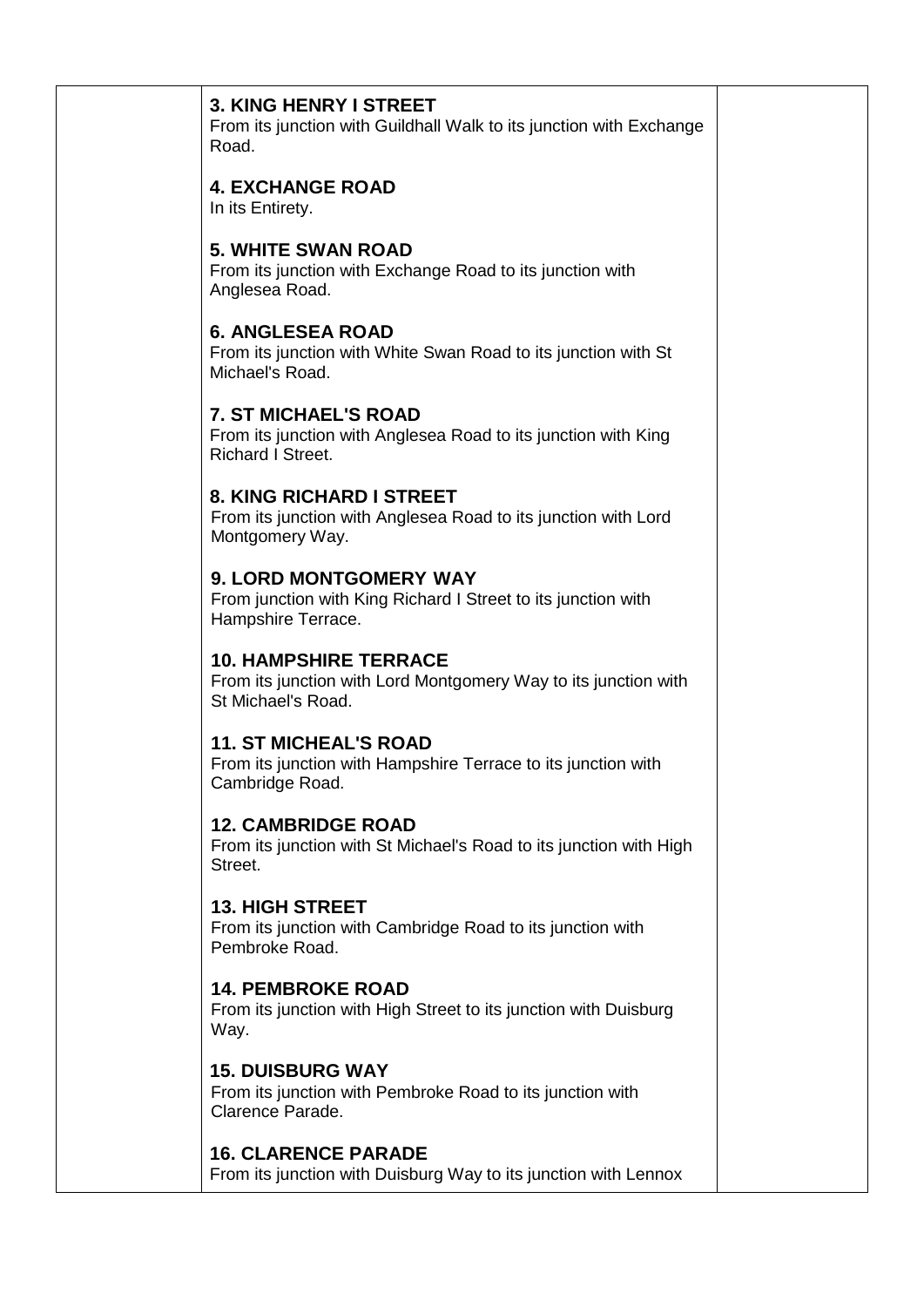|                                                                                                  | Road South.                                                                                                                                                                                                                                                                                                                                                                                                                                                                                                                                                                                                                                                                                                        |                                                                                                                |
|--------------------------------------------------------------------------------------------------|--------------------------------------------------------------------------------------------------------------------------------------------------------------------------------------------------------------------------------------------------------------------------------------------------------------------------------------------------------------------------------------------------------------------------------------------------------------------------------------------------------------------------------------------------------------------------------------------------------------------------------------------------------------------------------------------------------------------|----------------------------------------------------------------------------------------------------------------|
| <b>Fratton Family</b><br><b>Festival</b><br>From 06:00 to<br>22:00<br>18th September             | <b>1. FRATTON ROAD</b><br>North from its junction with Lucknow Street to south of the<br>junction with Garnier Street.<br><b>2. SOMERS ROAD</b><br>North from its junction with Vivash Road to the junction with<br>Fratton Road.                                                                                                                                                                                                                                                                                                                                                                                                                                                                                  | Arundel Street,<br>Holbrook Road,<br>Victoria Road<br>North and vice<br>versa.                                 |
|                                                                                                  | <b>3. CORNWALL ROAD</b><br>From its junction with Nancy Road to the junction with Fratton<br>Road.                                                                                                                                                                                                                                                                                                                                                                                                                                                                                                                                                                                                                 |                                                                                                                |
|                                                                                                  | <b>4. PENHALE ROAD</b><br>From its junction with Nancy Road to its junction with Fratton<br>Road.                                                                                                                                                                                                                                                                                                                                                                                                                                                                                                                                                                                                                  |                                                                                                                |
| <b>RNLI 10k and</b><br><b>Pirates 8</b><br>From 9:50 to<br>11:00<br>Sunday 2nd<br>October 2016   | <b>1. FERRY ROAD</b><br>From the RNLI station to its junction with Fort Cumberland Road<br><b>2. FORT CUMBERLAND ROAD</b><br>From its junction with Ferry Road to its junction with Melville Road                                                                                                                                                                                                                                                                                                                                                                                                                                                                                                                  | A rolling road<br>closure will be in<br>place. Roads will<br>be re-opened<br>when considered<br>safe to do so. |
| <b>Seafarers</b><br><b>Service</b><br>From 09:55 to<br>12:00 on<br>Sunday 16th<br><b>October</b> | From 09:55 to 10:20:<br><b>1. PEMBROKE ROAD</b><br>From its junction with St Nicholas Street to its junction with High<br>Street.<br>2. HIGH STREET<br>From its junction with Pembroke Road to its junction with Oyster<br>Street.<br><b>3. OYSTER STREET</b><br>From its junction with High Street to its junction with St<br>Thomas Street.<br>From 11:15 to 11:30:<br><b>4. OYSTER STREET</b><br>From its junction with St Thomas Street to its junction with High<br>Street.<br><b>5. HIGH STREET</b><br>From its junction with Oyster Street to its junction with Grand<br>Parade.<br>From 11:15 to 12:00:<br><b>6. GRAND PARADE</b><br>From its junction with High Street to its junction with Penny Street. | A rolling road<br>closure will be in<br>place. Roads will<br>be re-opened<br>when considered<br>safe to do so. |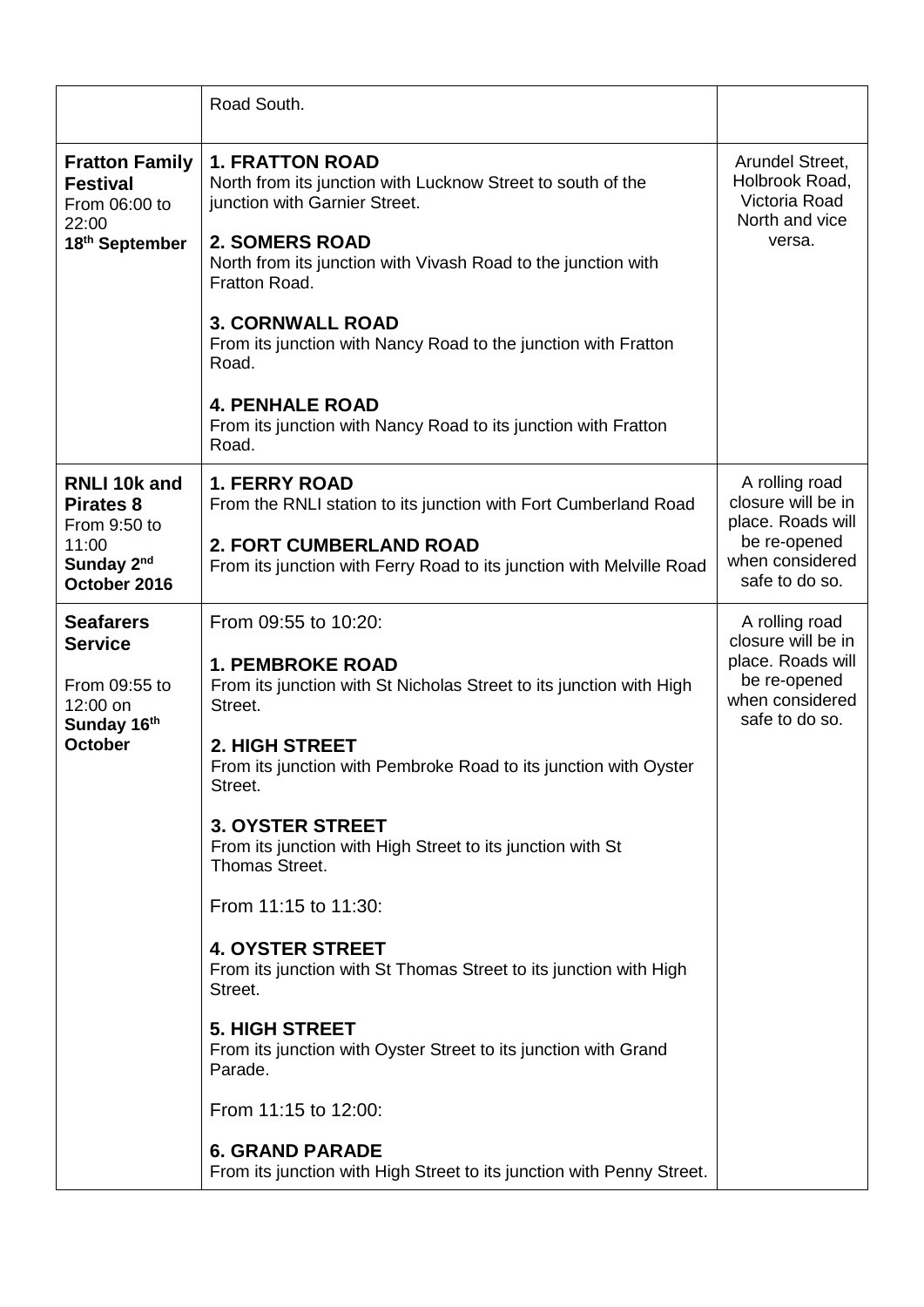|                                                                                                                                  | 7. PENNY STREET<br>From its junction with Grand Parade to 50 metres east<br>From 11.45 to 12.00:<br><b>8. HIGH STREET</b><br>From its junction with Grand Parade to its junction with Oyster<br>Street.<br><b>9. OYSTER STREET</b><br>From its junction with High Street to its junction with St Thomas<br>Street.                                                                                                                                                                                                                                                                                                                                                                                                                                                                                                                                                                                                                                                                                                                                                                     |                                                                                                                                                                                                     |
|----------------------------------------------------------------------------------------------------------------------------------|----------------------------------------------------------------------------------------------------------------------------------------------------------------------------------------------------------------------------------------------------------------------------------------------------------------------------------------------------------------------------------------------------------------------------------------------------------------------------------------------------------------------------------------------------------------------------------------------------------------------------------------------------------------------------------------------------------------------------------------------------------------------------------------------------------------------------------------------------------------------------------------------------------------------------------------------------------------------------------------------------------------------------------------------------------------------------------------|-----------------------------------------------------------------------------------------------------------------------------------------------------------------------------------------------------|
| <b>Great South</b><br>Run<br>From 0800 on<br><b>Friday 21st</b><br><b>October</b><br>to 1600 on<br>Sunday 23rd<br><b>October</b> | From 08:00 on Friday 23rd October until 16:00 on Sunday<br>23 <sup>rd</sup> October:<br><b>1. CLARENCE ESPLANADE</b><br>Between South Parade and Avenue de Caen.<br><b>2. VICTORIA AVENUE SPUR</b><br><b>3. JACK COCKERILL WAY</b><br>From 05:30 on Saturday 22 <sup>nd</sup> October until 16:00 on Sunday<br>23 <sup>rd</sup> October:<br><b>1. CLARENCE ESPLANADE</b><br>Between Avenue de Caen and Clarence Pier.<br>2. THE DELL<br>3. PIER ROAD (SOUTH)<br><b>4. AVENUE DE CAEN</b><br>From 10:20 until 11:00 on Saturday 22 <sup>nd</sup> October:<br><b>1. LONG CURTAIN ROAD</b><br><b>2. BUS TURNING POINT/CLARENCE ESPLANADE</b><br>From 09:00 until 13:00 on Saturday 22 <sup>nd</sup> October:<br><b>1. WESTERN PARADE</b><br>Between Clarence Parade and Southsea Terrace.<br>From 09:45 to between 12:10 and 1600 on Sunday 23rd<br>October:<br><b>CLARENCE PIER ROAD</b><br>1.<br>2.<br><b>PIER ROAD</b><br>3.<br><b>GORDON ROAD</b><br>4. PEMBROKE ROAD<br>HIGH STREET, OLD PORTSMOUTH<br>5.<br>Between Pembroke Road and St George's Road.<br><b>MUSEUM ROAD</b><br>6. | HGV and local<br>diversions will be<br>signposted and<br>marshalled on all<br>roads<br>approaching the<br>route. Road<br>closures will be<br>lifted along the<br>route when it is<br>safe to do so. |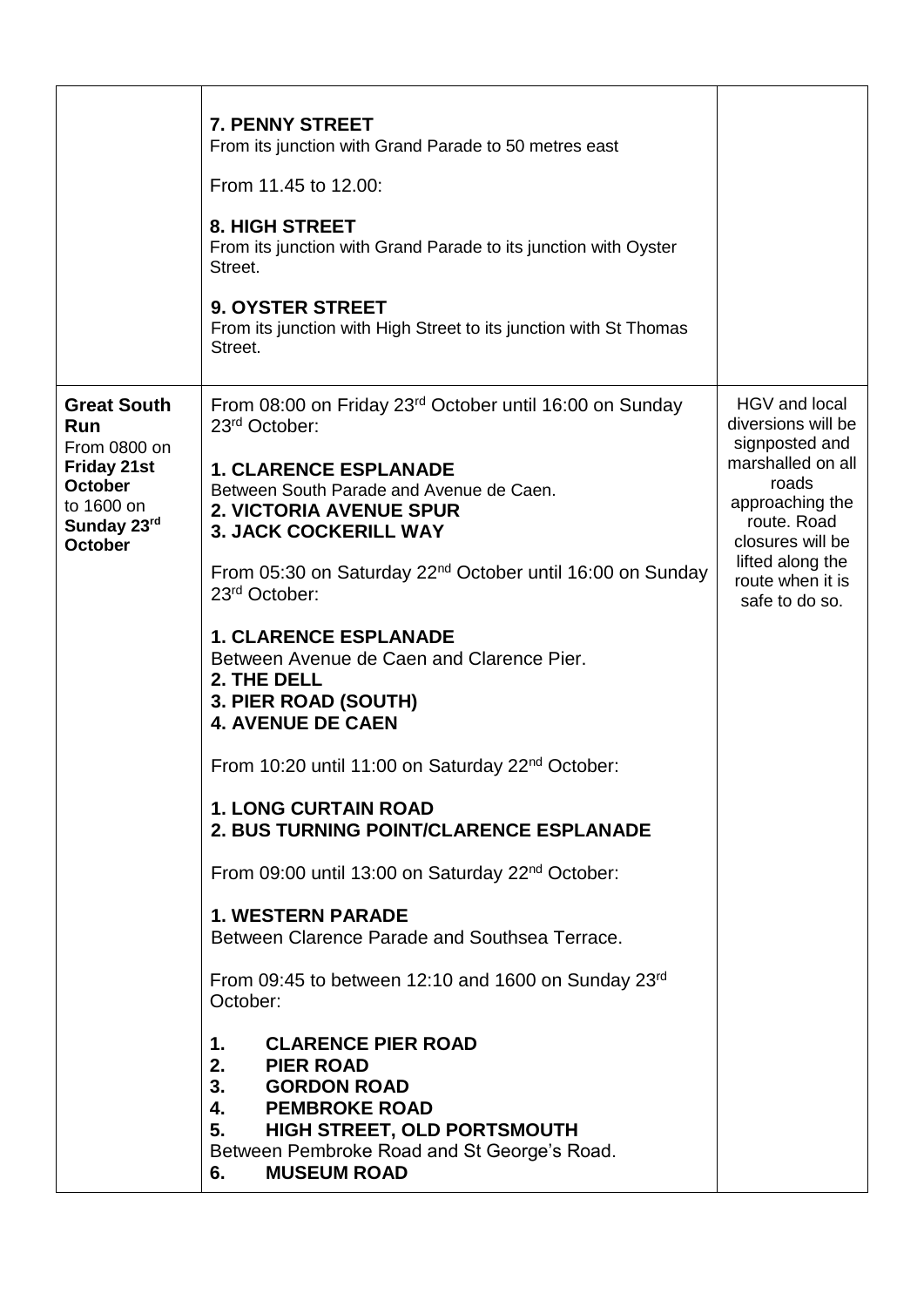**7. CAMBRIDGE ROAD 8. BURNABY ROAD**  Between Cambridge Road and Park Road. **9. PARK ROAD 10. VICTORIA AVENUE 11. VICTORIA AVENUE SPUR 12. ORDNANCE ROW 13. THE HARD 14. BONFIRE CORNER 15. CROSS STREET 16. QUEEN STREET 17. ALFRED ROAD 18. ANGLESEA ROAD 19. MARKET WAY**  Between Unicorn Gate and Hope Street roundabout.<br>20. KING RICHARD I ROAD **20. KING RICHARD I ROAD 21. WINSTON CHURCHILL AVENUE 22. LORD MONTGOMERY WAY 23. HAMPSHIRE TERRACE 24. LANDPORT TERRACE 25. KINGS TERRACE 26. JUBILEE TERRACE 27. BELLEVUE TERRACE 28. SOUTHSEA TERRACE 29. WESTERN PARADE 30. DUISBURG WAY 31. CLARENCE PARADE 32. SERPENTINE WAY 33. SOUTH PARADE 34. LENNOX ROAD SOUTH 35. BURGOYNE ROAD 36. ST HELEN'S PARADE 37. GRANADA ROAD**  From Mansion Road To St Helens Parade. **38. EASTERN PARADE 39. ST GEORGE'S ROAD, EASTNEY 40. ST GEORGE'S ROAD, PORTSEA 41. CROMWELL ROAD 42. HENDERSON ROAD**  Between Highland Road and Bransbury Road. **43. HENDERSON ROAD**  Eastbound closure between Bransbury Road and Ferry Road. **44. HENDERSON ROAD**  Between Ferry Road and Eastney Esplanade. **45. BRANSBURY ROAD**  From Eastney Road to Ringwood Road **46. EASTNEY ESPLANADE 47. SOUTHSEA ESPLANADE 48. SOUTHSEA ESPLANADE LINK ROAD AND THE**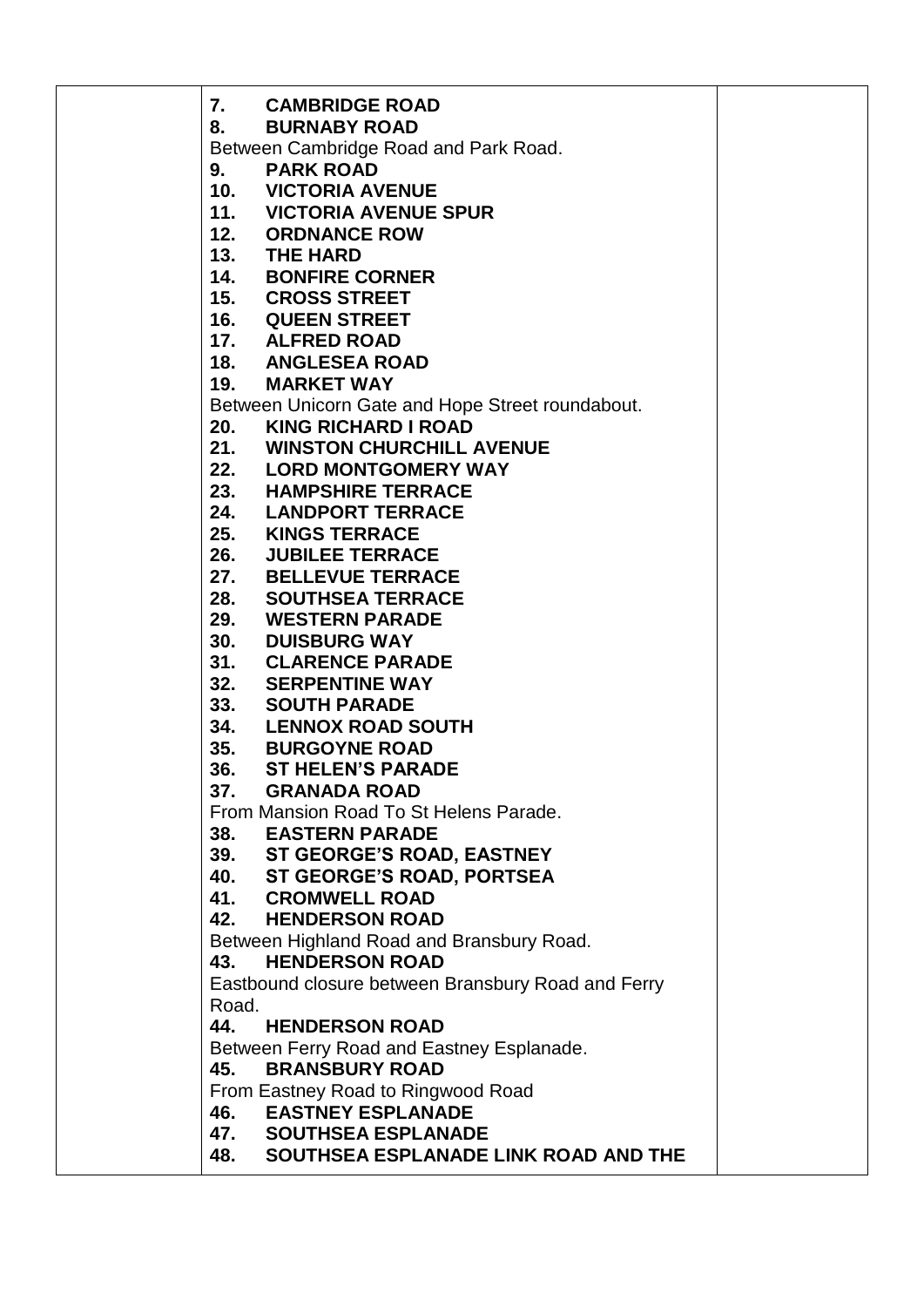|                                                                                                                    | OCEAN AT THE END OF THE LANE.<br><b>ISAMBARD BRUNEL ROAD</b><br>49.<br>Between Alec Rose Lane and Winston Churchill Avenue.<br>50.<br><b>KINGS ROAD</b><br>Between Great Southsea Street and Landport Terrace.<br><b>BRANSBURY ROAD</b><br>51.<br>Between Eastney Farm Road and Henderson Road.                                                                                                                                                                                                                                                                                                                                |                                                                                                                                                                          |
|--------------------------------------------------------------------------------------------------------------------|--------------------------------------------------------------------------------------------------------------------------------------------------------------------------------------------------------------------------------------------------------------------------------------------------------------------------------------------------------------------------------------------------------------------------------------------------------------------------------------------------------------------------------------------------------------------------------------------------------------------------------|--------------------------------------------------------------------------------------------------------------------------------------------------------------------------|
| <b>King George</b><br><b>V Fireworks</b><br>From 18:00 to<br>2030 on<br>Wednesday 2 <sup>nd</sup><br>November 2016 | <b>NORTHERN ROAD</b><br>1.<br>From its junction with Portsmouth Road and Medina Road<br>roundabout in both directions.<br>From 19:45 to 20:30:<br><b>NORTHERN ROAD</b><br>2.<br>From its junction with Medina Road roundabout to 40 metres<br>south of its junction with Portsmouth Road in both directions.<br><b>PORTSMOUTH ROAD</b><br>3.<br>90 metres south of Highbury Way to its junction with Portsbridge<br>Roundabout in both directions.                                                                                                                                                                             | For the safety of<br>attendees at the<br>event and to<br>enable the safe<br>egress of<br>attendees after<br>the event.                                                   |
| Remembrance<br><b>Day Service</b><br>From 08:30 to<br>12:30 on<br>Sunday 13th<br>November 2016                     | From 08.30am to 10.00am:<br><b>1. CLARENCE ESPLANADE</b><br>From Avenue De Caen to the Hovercraft Terminal.<br>From 09.30am to 12.30pm:<br><b>KING HENRY 1 STREET</b><br>2.<br>In its entirety.<br>3.<br><b>EXCHANGE ROAD</b><br>In its entirety.<br><b>WHITE SWAN ROAD</b><br>4.<br>From its junction with Exchange Road to its junction with Guildhall<br>Walk.<br><b>GUILDHALL WALK</b><br>5.<br>From its junction with Winston Churchill Avenue<br><b>SPRING GARDENS</b><br>6.<br>In its entirety.<br>From 10.30am to 10.55am:<br><b>ISAMBARD BRUNEL ROAD</b><br>7.<br><b>BUS LANE</b> From Alex Rose Lane for 210 metres. | The alternative<br>route for traffic<br>along Clarence<br>Esplanade will<br>be via Pier<br>Road, Duisburg<br>Way, Clarence<br>Parade, South<br>Parade and<br>vice versa. |